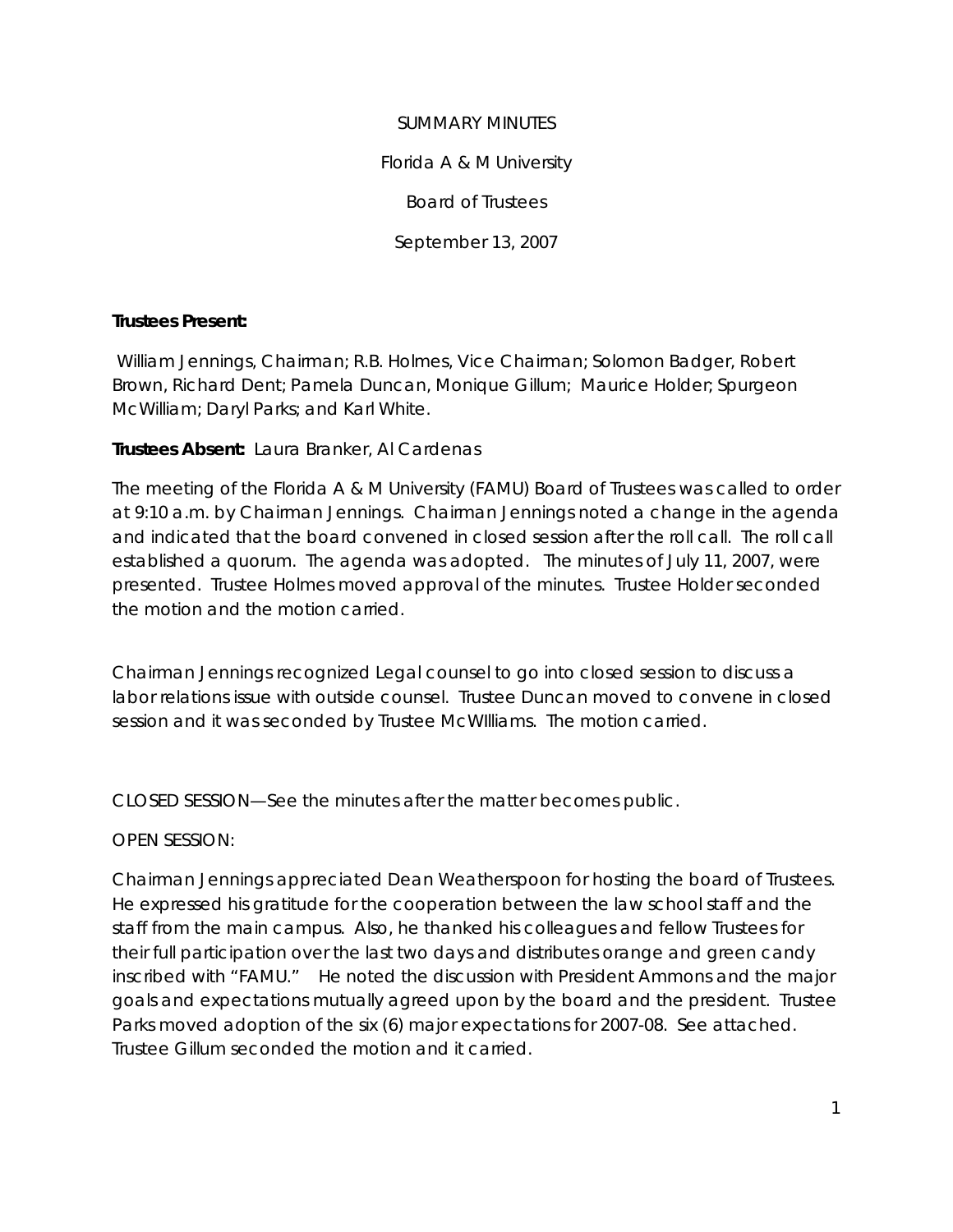Chairman Jennings recognized President Ammons for his report. President Ammons outlined the 2008-09 legislative priorities seeking nearly a million dollars for the accreditation related activities for the College of Pharmacy and \$3.3 million for matching the land grant formula funding. He updated the board on the accreditation review from SACS and the School of Law. President Ammons outlined the ten (10) keys to sustainability and accountability. These areas were specified in his recent Stat e of the University address that was delivered to the entire campus.

Campus Highlights include:

- School of Journalism, Media and Graphic Arts will launch live newscast on September 17, 2007
- Hosted the FAMU Task Force
- Commendations to Vice President Roland Gaines and his staff for "the successful move-in for freshmen" , refund checks issued early and the freshman enrollment increased by 18%
- FAMU ranked second among 200 top U.S. universities in growth in scientific publishing
- Selected as the initial school in 2008 for the Tom Joyner School of the Month campaign (Major Edgarshire spearheaded this event
- Introduced Carmen Cummings, Executive Director of Alumni Affairs and Tola Thompson, new director of Governmental Relations
- Several key searches are underway including Provost, Vice President for University Relations, and Chief Information Officer
- Provided an update on the search for the Men's Basketball Head Coach
- Outstanding and moving program during the SGA installation of its new leadership team

During the question and answer exchange, Trustee Gillum inquired about the number of companies participating in the Business and Industry Cluster. There are 41 companies and the University will work to bring more companies into Cluster.

Chairman Jennings inquired about the legislative request for matching funds for the University. President Ammons explained that the request was sent to the Board of Governors along with the other requests however, given the way the Board of Governors were grouping, this request and the pharmacy phase II request did not nearly fit into any of these categories. It is important to support these request especially the Pharmacy Phase II because it impacts the accreditation concern for space. Without these funds there would be a delay in planning and subsequently construction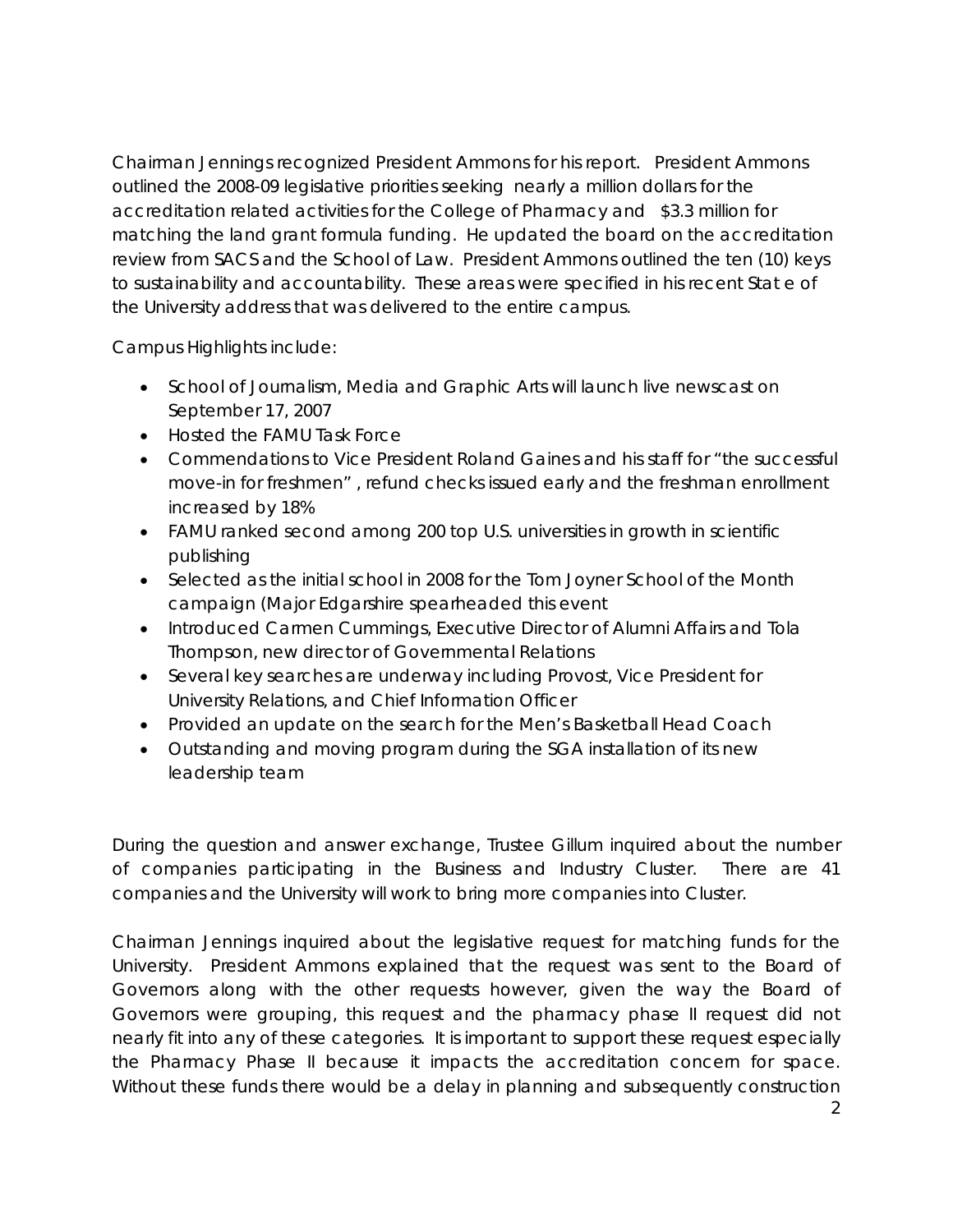of Phase II. Moreover, the longer construction is prolonged the more expansive the project becomes. The state and the University made a commitment to the only HBCU public pharmacy programs. Rev. Holmes noted that in a moment of advocacy, and not adversary manner, that the board has to strongly support the President's legislative request. Rev. Holmes suggested that a resolution of support be provided to the Board of Governors. He moved approval of the resolution and it was seconded by Trustee Holder. The motion carried.

Chairman Jennings thanked President Ammons for his report. He noted that the University had much to celebrate and he commended the efforts of the staff also. COMMITTEE REPORTS

#### ACADEMIC AFFAIRS

Trustee Duncan noted that the committee had three (3) items for action and a few items for information. During the committee meeting, Trustee Solomon Badger was elected to serve as the vice chair of the committee. Dr. Barbara Barnes, Provost and Vice President for Academic Affairs, presented information regarding a request from Dr. Richard Dozier, Professor in the School of Architecture for a leave of absence without pay. Dr. Dozier had been asked by Tuskegee University to serve as the department head and Associate Dean during the 2007-08 academic year. The committee was assured that his duties at FAMU would be covered during his absence. Tuskegee University has the oldest architectural program among the seven programs at historically black colleges and universities. Dean Rodner Wright and the Provost approved this request. She moved approval of this request and Trustee Gillum seconded the motion. The motion carried.

President Ammons presented a request from Dr. Larry Rivers for a leave without pay. He explained the circumstances of the request to permit Dr. Rivers to retire at the milestone of 30 years of dedicated service. Dr. Rivers had been granted time away from Ft. Valley State University where he is currently employed to complete the projects such as the Research Journal and to assist with other important projects at FAMU to permit him to accrue his necessary leave time. Trustee Duncan moved approval of the request from Dr. Larry Rivers for a leave of absence without pay. The motion was seconded by Trustee Holmes and it carried.

Provost Barnes presented information regarding a request for a multi-year contract and tenure for the incoming Law School Dean, Attorney Leroy Pernell. The term of the appointment will commence on January 2, 2008 and continue through December 31, 2010. On August 6, 2007, Attorney Pernell accepted the offer to serve as the Dean of the FAMU School of Law. Trustee Duncan moved approval of the multi-year contract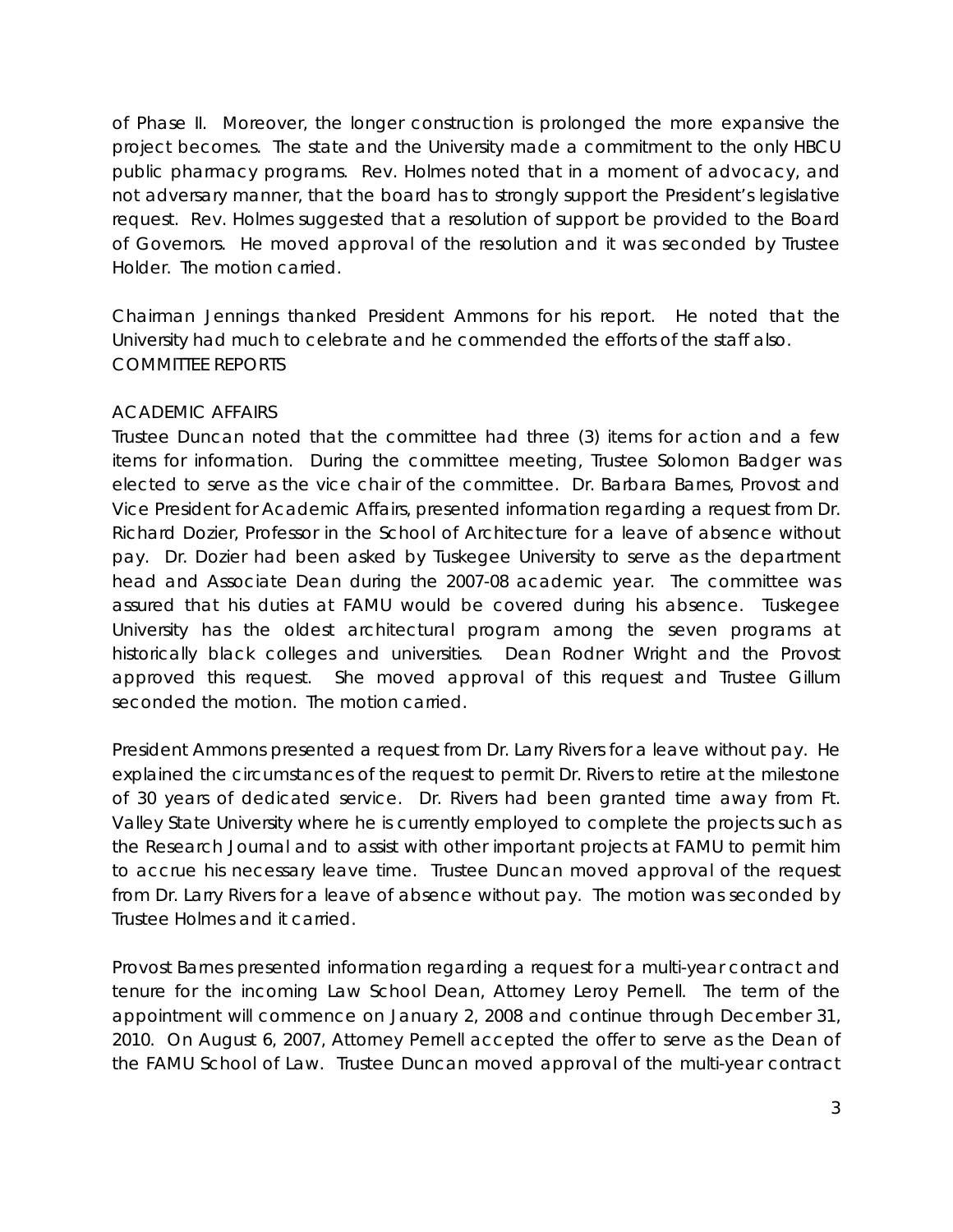and tenure for Attorney Leroy Pernell, who will serve as the next Dean of the School of Law. Trustee Gillum seconded the motion and it carried.

President Ammons recognized Dean Pernell and his wife who were in the audience. Dr. Ammons commended the work of Attorney Pernell, who currently is the longest serving African American dean of a school of law in the United States. Chiarman Jennings invited everyone to join the trustees at a reception to welcome Dean and Mrs. Pernell.

Trustee Duncan noted that the Universtiy had prepared a draft Institutional Effectiveness Plan (IEP) that is designed to guide the continuous improvement efforts of the Univeristy to achieve its mission. Further, the IEP will align with the University budget. Trustee Duncan moved approval of the IEP and it was seconded by Trustee Gillum. The motion carried.

Trustee Duncan reported that the committee received status updates about the FAMU Developmental Research School and the Provost's activity to assist the school's improvement. More updates will occur at future meetings. Similar reports were made about the School of Nursing and the School of Law. The staff will continue to monitor these areas and keep the board apprised of progress.

# BUDGET AND FINANCE COMMITTEE

Trustee Robert Brown reported that the committee had seven (7) items for action and several items for information. Trustee Karl White was elected as the vice chair of the committee. Interim Vice President Teresa Hardee informed the committee about the budget amendments for the 2007-08 fiscal year. She noted that the budget amendments were conservative projections and additional allocated dollars, including an adjustment to revenue of \$4,838,300 and an adjustment to expenditures of \$7,585,505. Trustee Brown moved approval of the 2007-08 budget amendments and it was seconded by Trustee Parks. The motion carried.

The committee heard information regarding the notice amendment to the purchasing regulations policy. This amendment permits purchases for less than \$5,000 without a written quote; but, prudent purchasing guidelines must be followed. This replaces the section of the previous policy that required written quotes for purchases of \$.01 to \$5,000. The Trustees inquired about the other price points and the policy was not disturbed in those areas, therefore, everything about 5,000.01 requires three written quotes. Trustee Brown moved approval of the request to notice amendment to the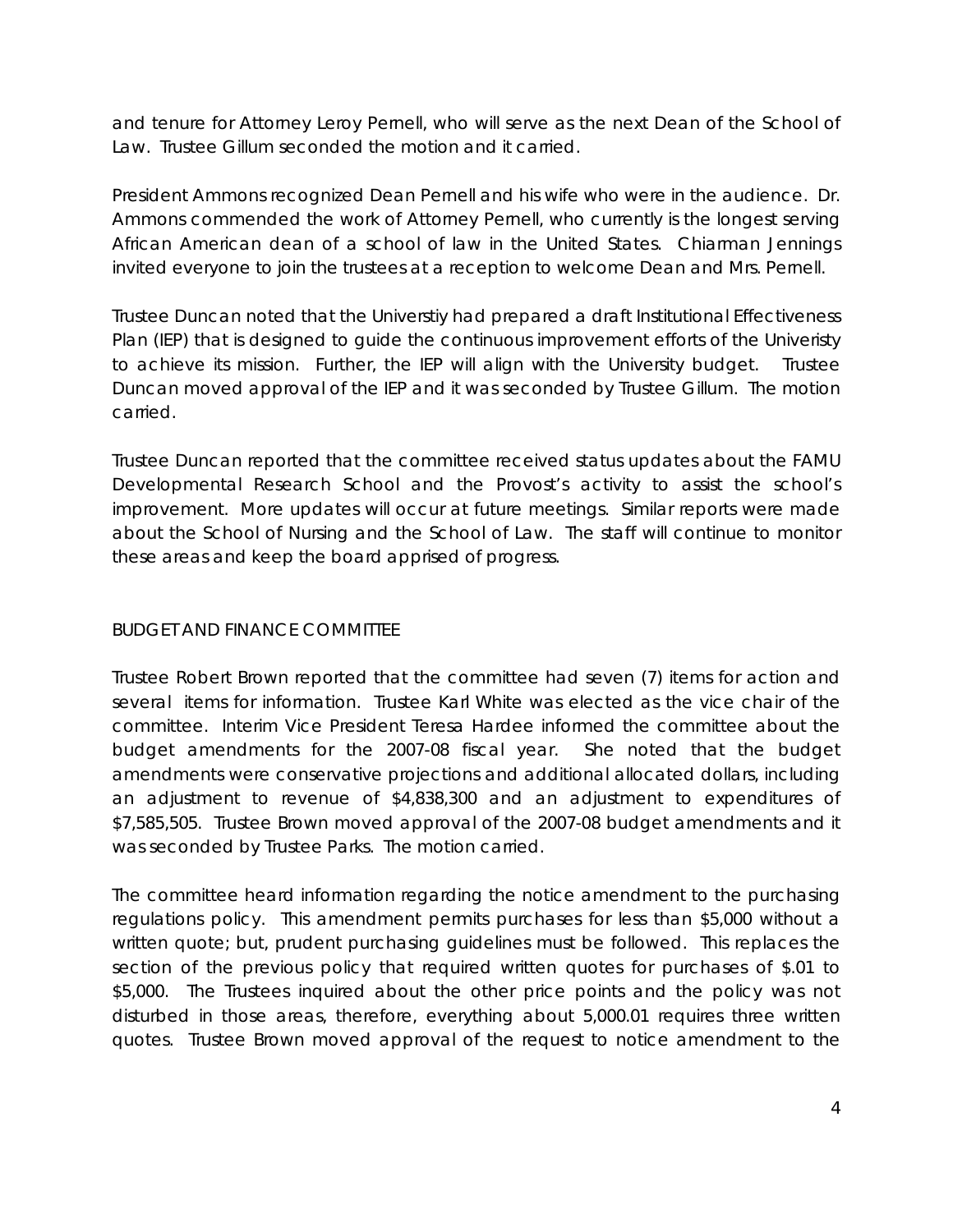purchasing regulations policy. The motion was seconded by Trustee Badger and it carried.

The committee heard from the interim Chief Information Officer Robert Seniors regarding the request to establish the telecommunications policy. This policy provides guidelines for the use of University-owned telecommunication equipment such as cell phones. It provides an option for reimbursement of cell phone charges or the issuance of a stipend for the use of employees' personal phones for business related charges. Trustee Brown moved approval of the telecommunications policy as recommended by the committee. Trustee Duncan seconded the motion and it carried.

Mr. Seniors also provided information to the committee regarding an update on the IT Plan and and the IT disaster recovery plan.

Trustee Brown informed the board of additional presentations that the committee heard including:

- Status of the 2008-09 operating budget
- Status of the equity upgrade for sworn law enforcement officers. The trustees commended and appreciated the President for his support of the 5% pay raise
- Update on the status of contracts over \$100,000
- Update on financial statement preparation for fiscal year 2006-07
- Update on the corrective action plan for fiscal year 2005-06 operational and financial audits
- Overview of the Payroll workshop; information shared with the Board of Governor's Task Force, including an Assessment of Financial practices at FAMU; and the presentation to the leadership team on integrated planning and budgeting

# **TRUSTEE-STUDENT RELATIONS COMMITTEE**

Trustee Park provided the committee report. He noted that the committee elected as vice chair, Trustee Monique Gillum. Trustee Parks reported that as a result of the recent Auditor General's operational audit of the University reviewed several policies, including Policy 2.008 on Health Fees in Section 2 of the Regulation. There is a need to amend this policy to include a sentence on how the health fee will be used "to cover the cost of operational expenses, personnel, general programs and other services related to Student Health Services unless provided otherwise by law." Trustee Parks moved approval of the revision to University Regulation 2.008, Health Services Fees. It was seconded by Trustee Gillum and it carried.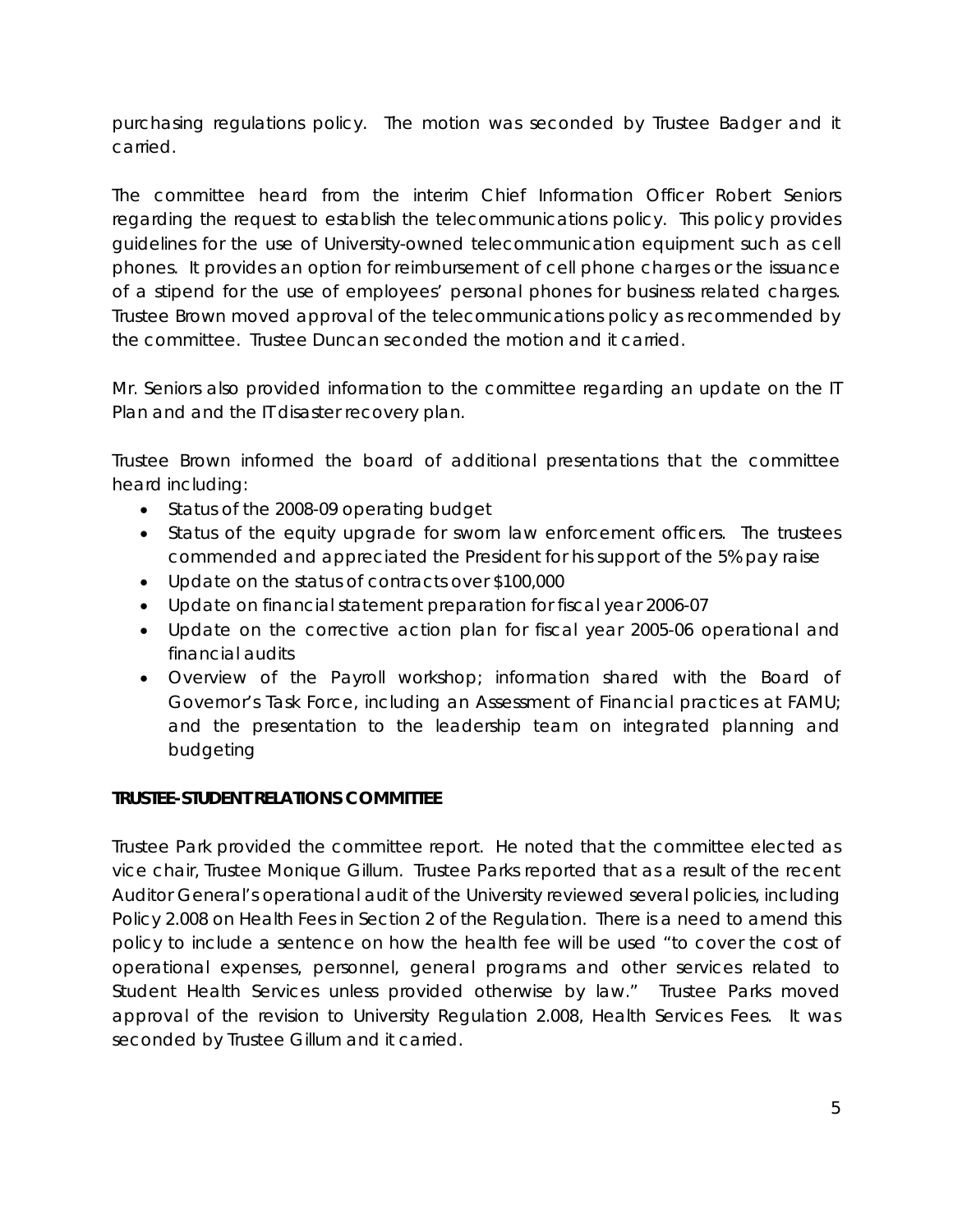The committee heard from Trustee Gillum on the activities of the Student Government Association, including a meeting with Governor Crist's representative, Chancellor Rosenberg and the other SUS Student Body Presidents and the newly organized student campaign, "I Believe in FAMU." Vice President Gaines informed the committee of the current unofficial student enrollment, which was 11,524. He further discussed campus safety and security, recruitment activites for fall 2007, and participation in the Marching 100 by Florida State University and Tallahassee Community College students.

The Athletic Director Nelson Townsend informed the committee about the NCAA Certification process. A peer review is scheduled for October 8-10, 2007 from select Division I institutions will visit the campus. The reviewers will meet with student-athletes, coaches, faculty, administrative leaders, and conclude their visit with an exit interview with the President.

# **AUDIT COMMITTEE**

Trustee White noted that the Audit Committee has three items for action and several items for information. He noted that the committee met via teleconference call on September 6, 2007, and again in a joint meeting with the Budget Committee on Wednesday, September 12, 2007. Trustee Dent was elected as the Vice Chair of the Audit Committee.

The committee heard a presentation from Vice President Charles O'Duor regarding the Financial Audit report for FAMU for the fiscal year ended June 30, 2006. The report included 13 findings and recommendations. Ten (10) findings, which were related to financial transactions, were repeat findings. Most of the findings related to financial issues that were raised in the Operational Audit. The remaining three (3) findings were related to information technology security controls. President Ammons and Vice President O'Duor recognize the serious implications of the findings. Corrective actions are underway with resolution expected by the time the financial statements are submitted on September 17th.

The University is required to submit to the Auditor General within thirty (30) days a written statement concerning all the findings. The University developed the response to the audit findings, which the Audit Committee discussed via teleconference on September 6, 2007. During the discussion, the Committee expressed the need for detailed actions to correct the findings. This information is included in the board notebooks in the Budget and Finance Committee section. The Audit Committee approved the University's response, which was submitted to the Auditor General on September 7, 2007. Given the time sensitive nature the report as well as a request from the Board of Governors Task Force to have the Audit Committee review the responses before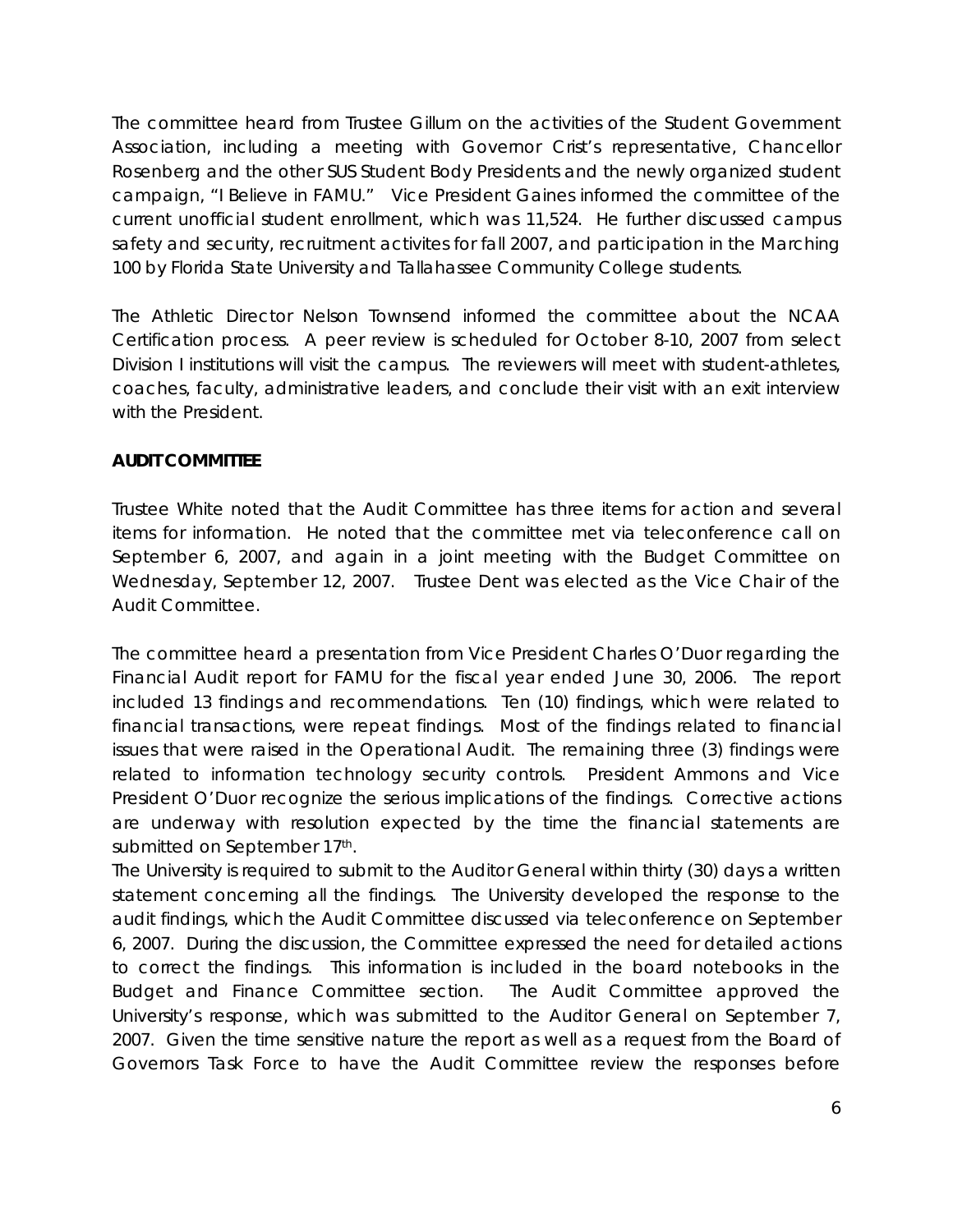submittal, the Committee reviewed the responses and vetted the matter with President Ammons and the staff during the committee meeting. They authorized the staff to submit the responses to ensure a timely submittal. Trustee White moved approval of the University's response to the financial audit findings for the fiscal year ended June 30, 2006. The motion was properly seconded and it carried. Also, Trustee White noted that the committee met jointly with the Budget Committee on Wednesday, September 12, 2007.

In another matter, the committee heard from Vice President O'Duor regarding the operational audit of the Florida Bright Futures Programs at FAMU for FY 2005-06. There were three (3) findings and the staff created an action plan for addressing the problems. Trustee White moved approval of the corrective action plan for this program. It was properly seconded and the motion carried.

The committee received information about the Unviersity's Audit Plan for fiscal year 2007-08. The Division of Audit and Compliance will oversee the plan by providing independent and reliable audit and investigative services to ensure compliance, accountability, safeguards against waste and loss, and obtains, fully disclose and maintain reliable data. Further the areas of focus are based on those areas with the most likelihood of risk occurring as reflected in the operational and financial audit reports, including payroll management, inventory/asset management, athletics, contracts and grants management, cash management, information technology, follow-ups on corrective action, management reviews, and internal administrative complaints and investigations. Despite the need to fill several vacant position, Vice President O'Duor expects to be sufficiently staffed by the end of September 2007. Trustee White moved approval of the University Audit Plan and seconded by Trustee Solomon Badger. The motion carried.

The committee received updates on the:

- Audit by the National Science Foundation (NSF)resulted in an unqualified opinion; however, several areas were noted for needed improvements.
- Documents delivered to the U. S. Department of Labor regarding its audit of FAMU salaries and wages. The audit will be completed in September 2007.

Trustee Dent acknowledged and commended Interim CIO Robert Seniors, Interim Vice President Teresa Hardee, and Vice President O'Duor for their hard work. He noted that on behalf of the committee members, he noted the excitement about the future. It appears that the staff has their arms around this situation and the board feels good about the direction that the University is going towards.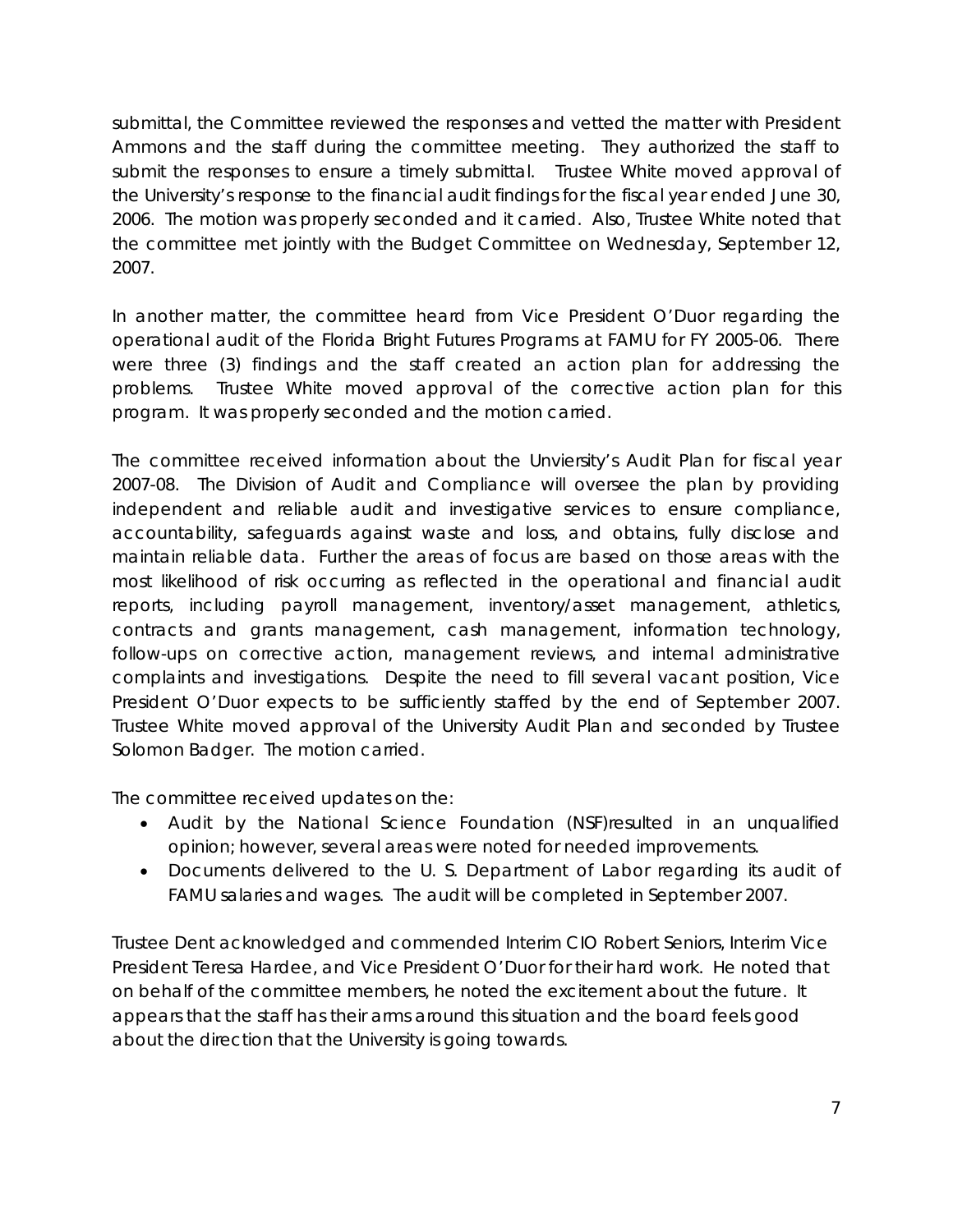### FACILITIES COMMITTEE

Trustee McWilliams noted that the Facilities Planning Committee had two items for actions and there are some items offered for information. The first item involved Turner Construction Company that submitted a Guaranteed Maximum Price (GMP)in the amount of \$34,700, 000. These increases are attributed to the cost escalation. The staff agreed to provide information that shows the factors that caused this increase in cost escalation.

The fees to the architect/engineering firm were originally established, based on the agreement between the firm and the University at \$1,312,467.00. With the GMP, the fees for the architectural services have been re-calculated, providing an increase of \$663033 in accordance with the State of Florida Department of Management Services design fee guidelines for architectural/engineering services.

The calculation provided for an increase of \$663,033. Funds to cover this increased cost for the GMP and the architectural/engineering fees have been appropriated by the legislature for the project and are in the budget for the project. Trustee McWilliams moved approval of the project construction GMP cost for the Multipurpose Center and Teaching Gym in the amount of \$34, 700, 000. And the fee adjustment of \$663,033 for the architectural/engineering and design services as per the contract agreement. Trustee Parks seconded the motion and it carried.

The committee also heard information regarding the lease modification agreement that transfers the property of FAMU from the Board of Trustees of the Internal Improvement Trust Fund of the State of Florida to the FAMU Board of Trustees. The Board of Regents originally entered into the lease for public land to benefit FAMU. When the Board of Regents was abolished, the Florida Board of Edudation was created to succeed the Board of Regents. The Florida Board of Education was dissolved and the Board of Governors was empowered to enter leases, and contract and own real property. This lease modification now transfers the property of FAMU to the FAMU Board of Trustees. Trustee McWilliams moved approval of the lease modification agreements, transferring property of FAMU from the Trustees of the Internal Improvement Trust Fund to the FAMU Board of Trustees. Trustee Badger seconded the motion and it carred.

A copy of the campus master plan was distributed to the Board of Trustees. Trustee Holmes asked for information regarding the update on the construction items on campus as well as the amount of unimproved land on the campus. A future meeting of the board will outline the current master plan.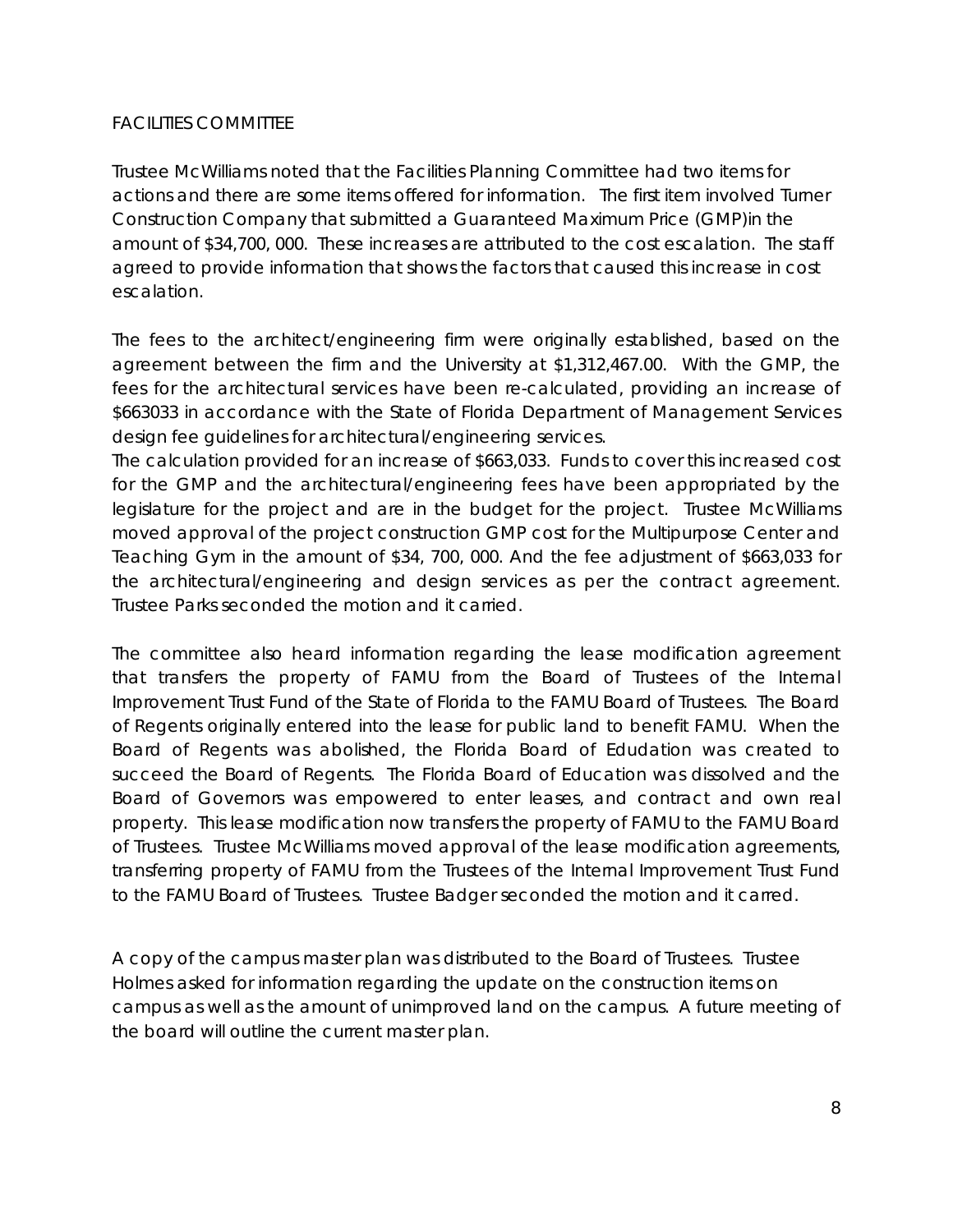### DIRECT SUPPORT ORGANIZATIONS (DSO) COMMITTEE

Trustee Brown noted that Trustee Daryl Parks was unanimously elected to serve as the Vice Chair of the committee. The Committee reviewed the schedules of the 2006-07 annual audits for each of the DSOs, namely the National Alumni Association, the FAMU Boosters, and the FAMU Foundation. Although everyone had agreed to complete their audits by December 1, President Ammons requested that all DSOs have their annual audits completed at an earlier date, aligning the completion date with the University's annual audit in October. The committee agreed to this request.

In another agreement, the Committee discussed to amend the University's Internal Management Memorandum (IMM) in order to provide a more detailed agreement on the relationship between the University and its DSOs. It was agreed that the need existed to explore the requirement for separate support agreements between each of the DSOs to accommodate the diffenced in their University support function. A subcommittee of three (3) trustees (Trustees Duncan, McWillims and Parks) with at least one representative from each DSO and the General Counsel, will assist in revising the IMM that will govern each DSO.

The Committee heard from Interim Vice President Ronald Joe regarding the invitation for FAMU to serve as the Tom Joyner Foundation "School of the Month" campaign. FAMU will serve as the initial school in the  $10<sup>th</sup>$  anniversary year of the Foundation. All segments of the University and its supporters will engage in activities to rise funds to meet the University's goal of \$1.5 million. The Committee enthusiastically supported the initiative and pledged its support.

The Committee heard an update on the Florida Classic Consortium for fiscal year 2006- 07. The presidents of the respective universities serve as co-chairs of the consortium in conjunction with the Citrus Bowl Sports Authority. Each school will retain \$1,346,533 in revenue from the 2006 Florida Classic, an increase of over \$400,000 for each institution. The committee discussed the enormous potential for using this event to generate even greater revenue for the receptive universities. Also, Dr. Alvin Bryant, President of the FAMU National Alumni Association, informed the committee that the NAA awarded \$71,000 in scholarhip. The committee thanked Dr. Bryant for the support from the NAA and encouraged them to continue its fundraising efforts.

Following the committee reports, several trustees revisited the status of the School of Nursing. Provost Barnes reported that the nine (9) complainants sought relief from the Nursing Comprehensive Examination (NCE). In May 2007 and one student reappeared the July meeting with the same issue. Since these students' appearance, the School of Nursing has improved its strategy designed to increase student performance on the